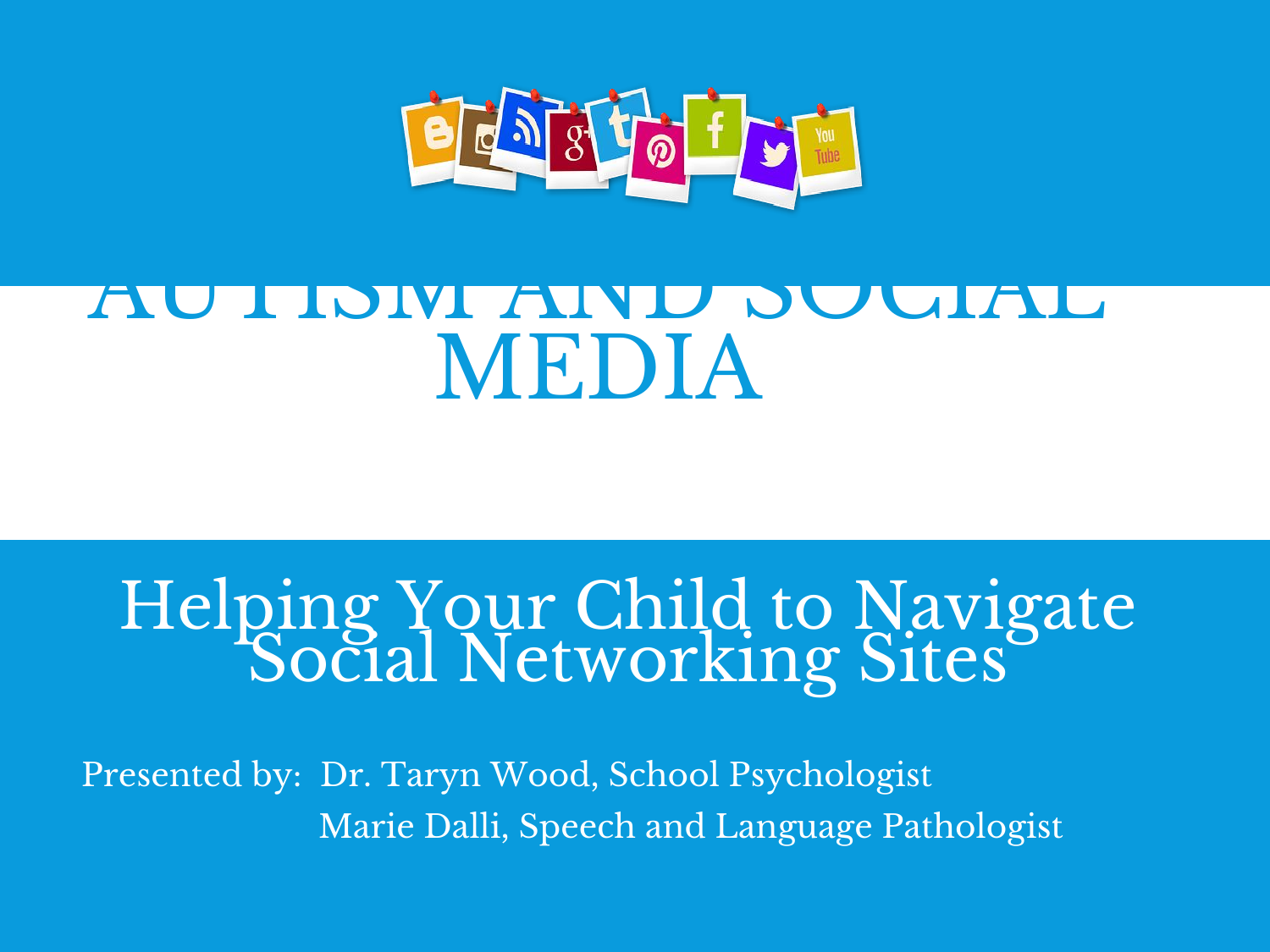### Social Media/Social Networking

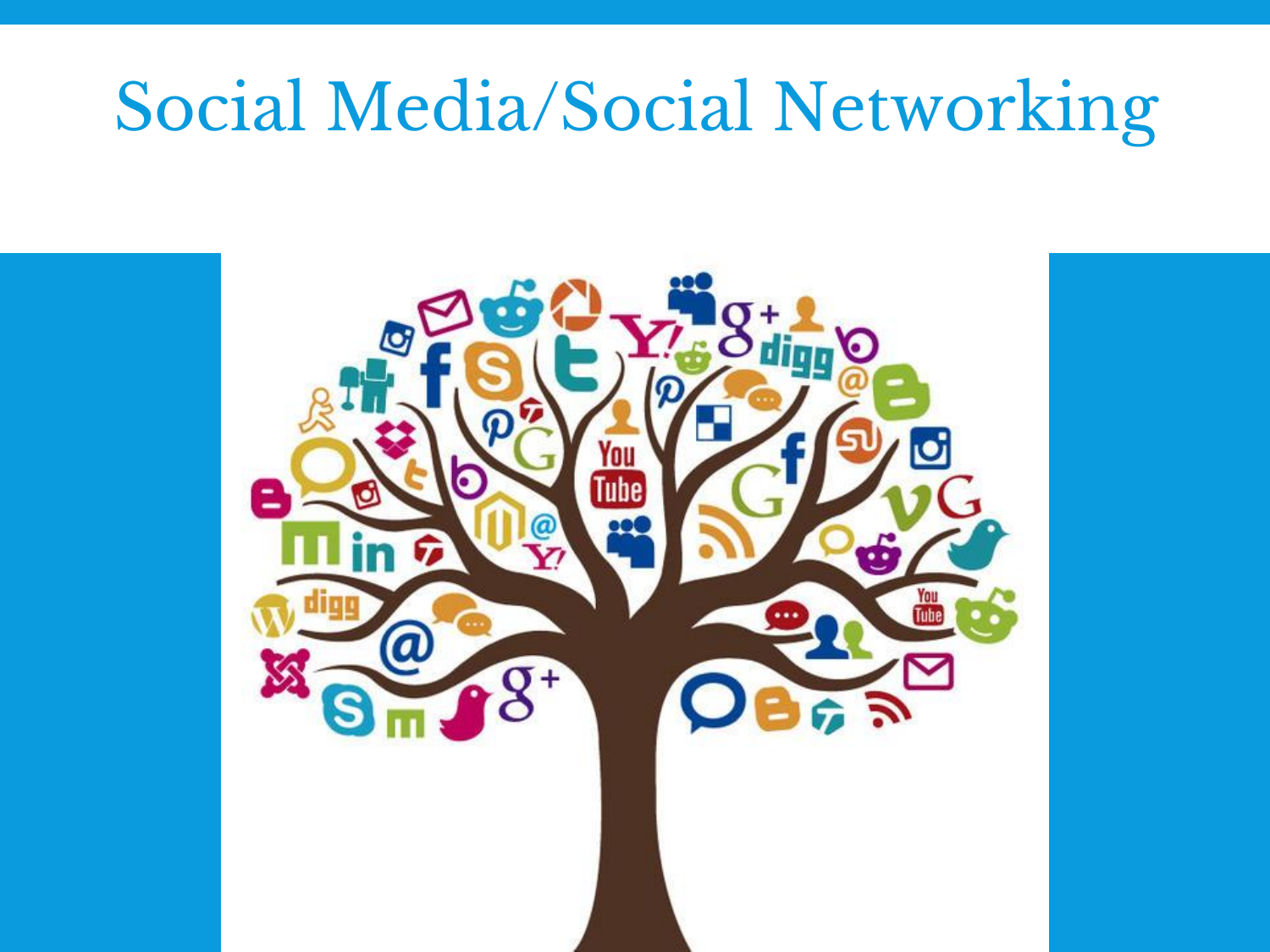## WHAT'S OUT THERE?

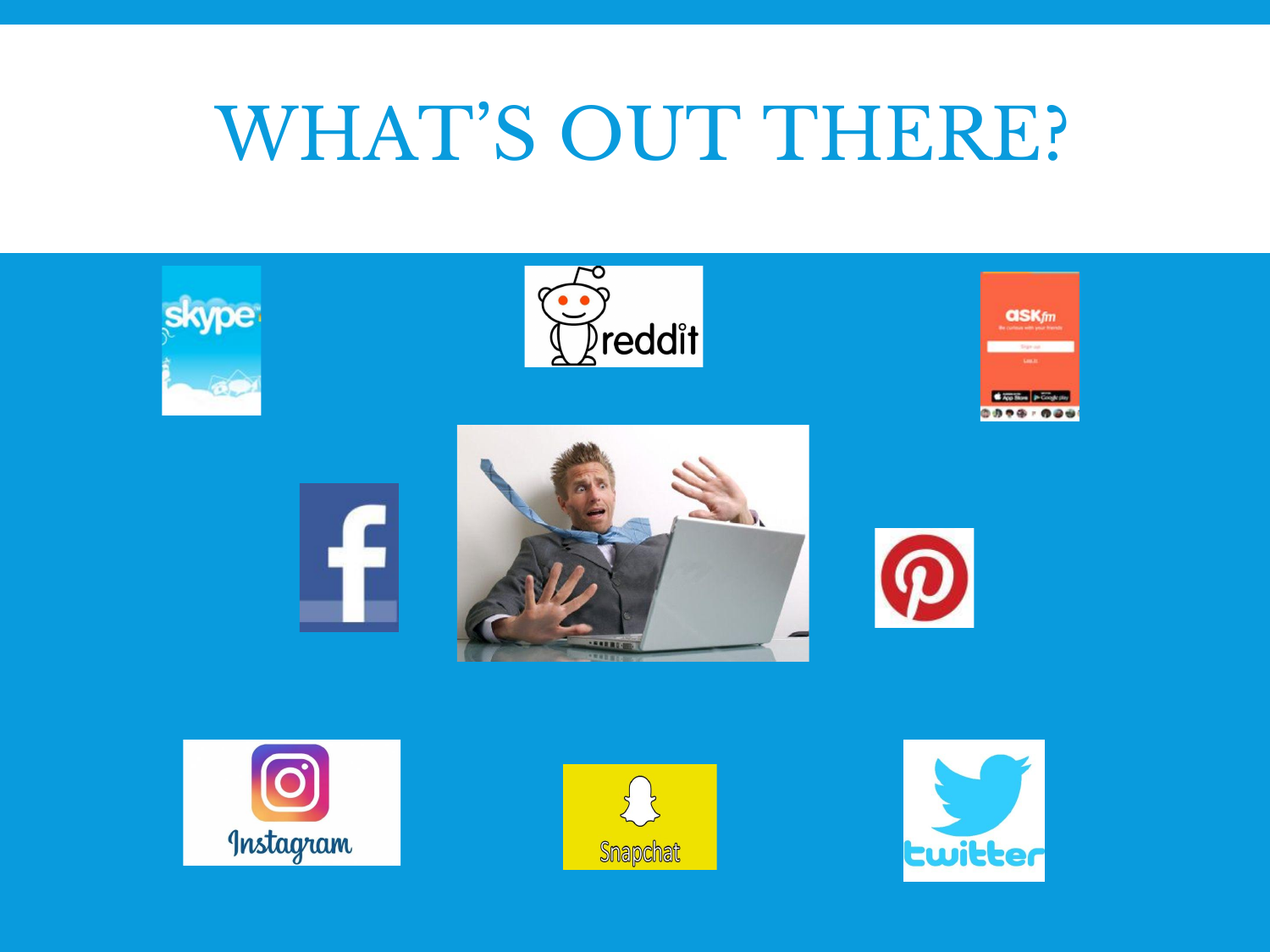### NAVIGATING THE OPTIONS…

#### The most popular social networks for older children/adolescents include:

Facebook - A social networking website that lets users create their own profiles, share status updates, pictures, videos and chat with other users.

Instagram - Photo-sharing social network which allows users to alter photos, upload them to Instagram and share them to other social networking sites. Photos can be sent directly to specific users. A video feature is also available.

YouTube - Video sharing website that makes it easy to watch online videos. You can create and upload your own videos to share with others. You can comment on videos.

Twitter - A social network that lets users send and read "tweets" messages limited to 140 characters

Tumblr - A social networking site where users can post blogs and follow other people's blogs. Some of the content on this site contains sexual or pornographic images.

Ask.fm - A social networking site, based in Latvia, through which users can ask other users questions, with the option of anonymity.

Snapchat - A photo-sharing app where users can send photos or videos to their friends. These will display on screen for up to ten seconds before being deleted, although it is possible to take screenshots of messages and download other apps designed to capture and save Snapchat content.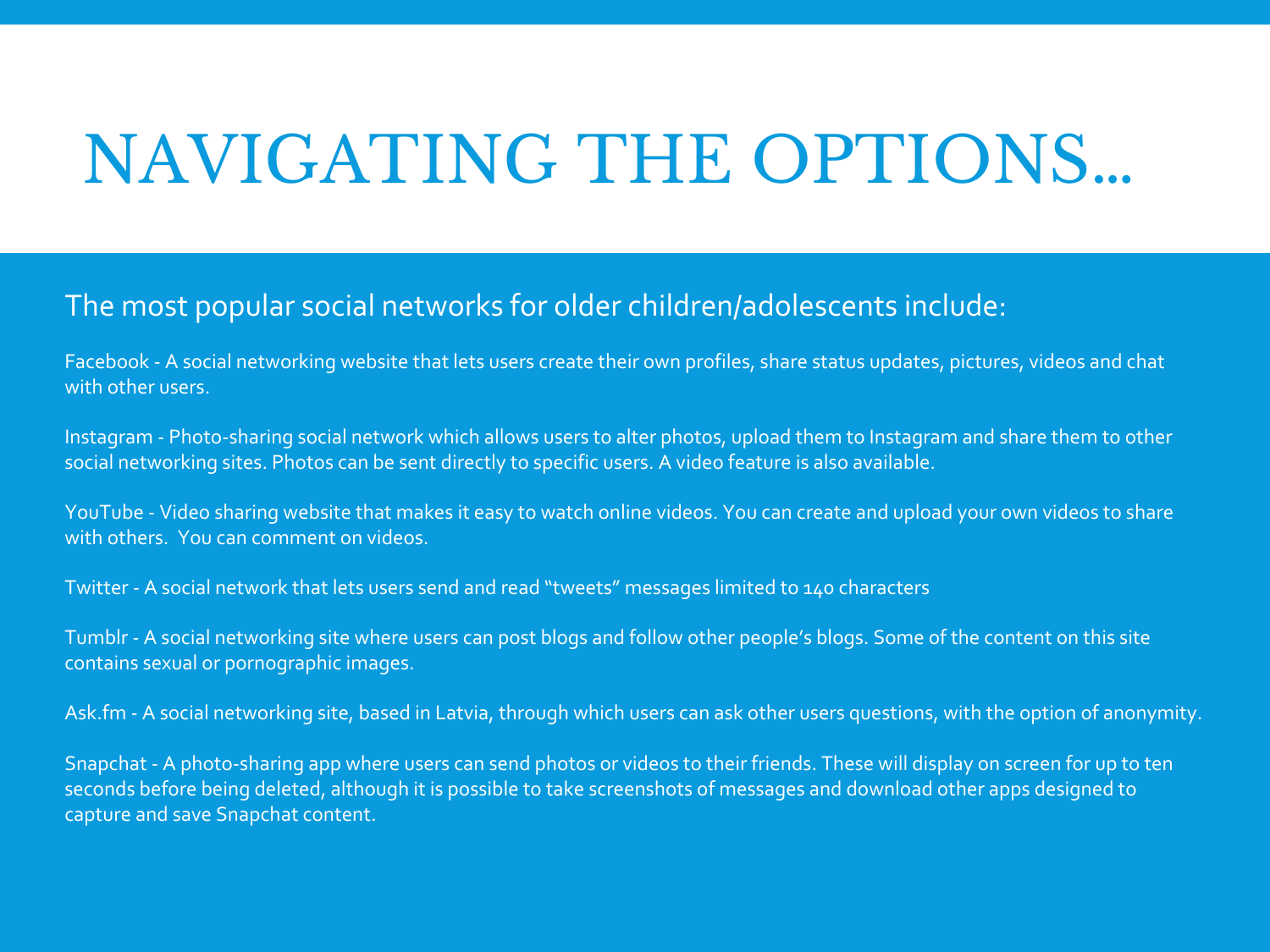### NAVIGATING THE OPTIONS…

#### Social networking sites specifically for individuals with Autism:

- **· WeAreAutism.org** 
	- **EXT Allows individuals to share, talk, and communicate in a user-led social** network for individuals, family members, and members of the community.
- WrongPlanet.net
	- A web community designed for individuals (and parents/professionals of those) with Autism Spectrum Disorder, ADHD, and other neurological differences. A discussion forum is available for members to communicate with one another. There is also a blogging feature and a chat room for real-time communication.
- *E* AutismSpeaks.ning.org
	- **An online support forum for individuals on the spectrum.**

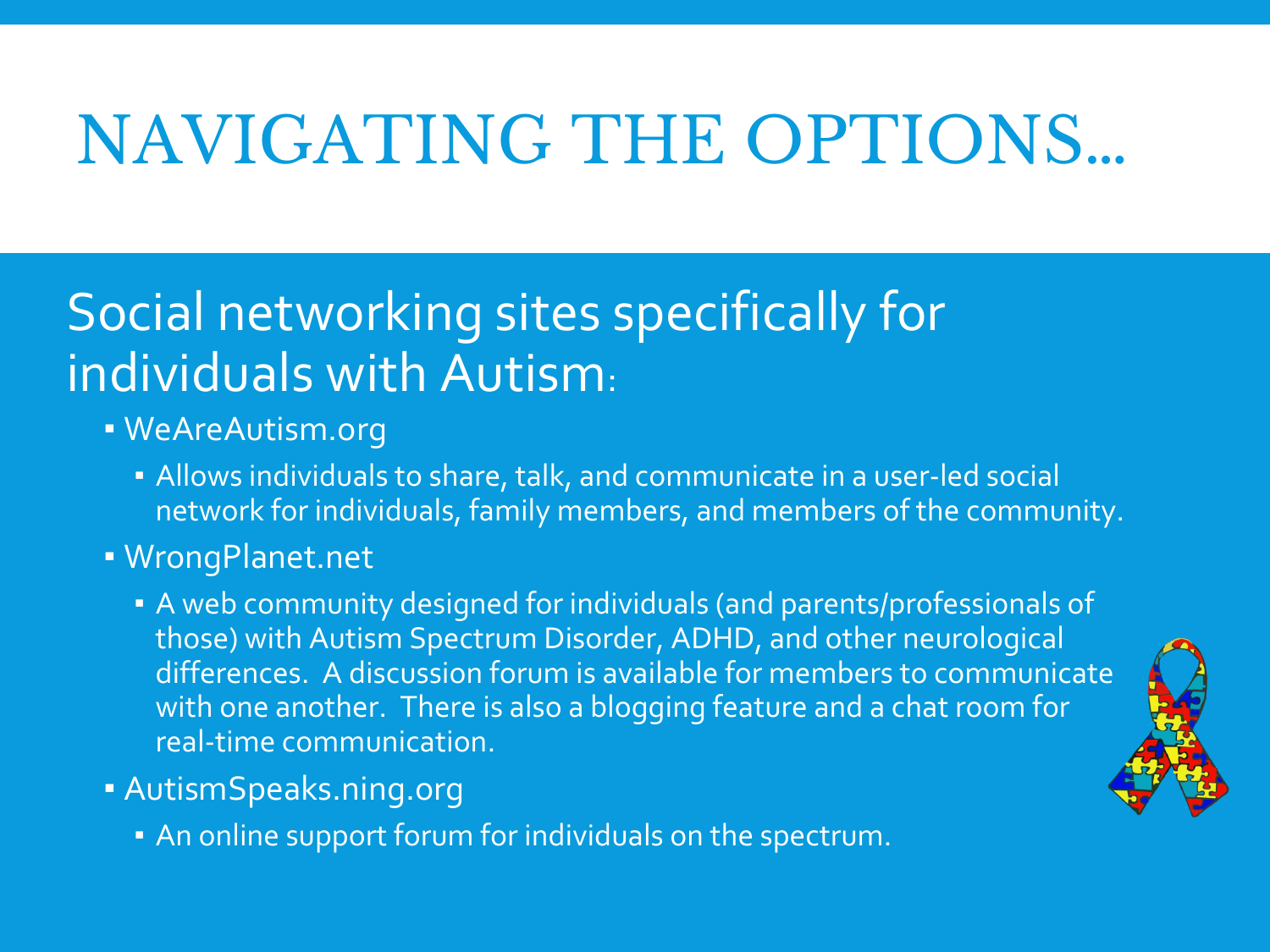# PROS AND CONS

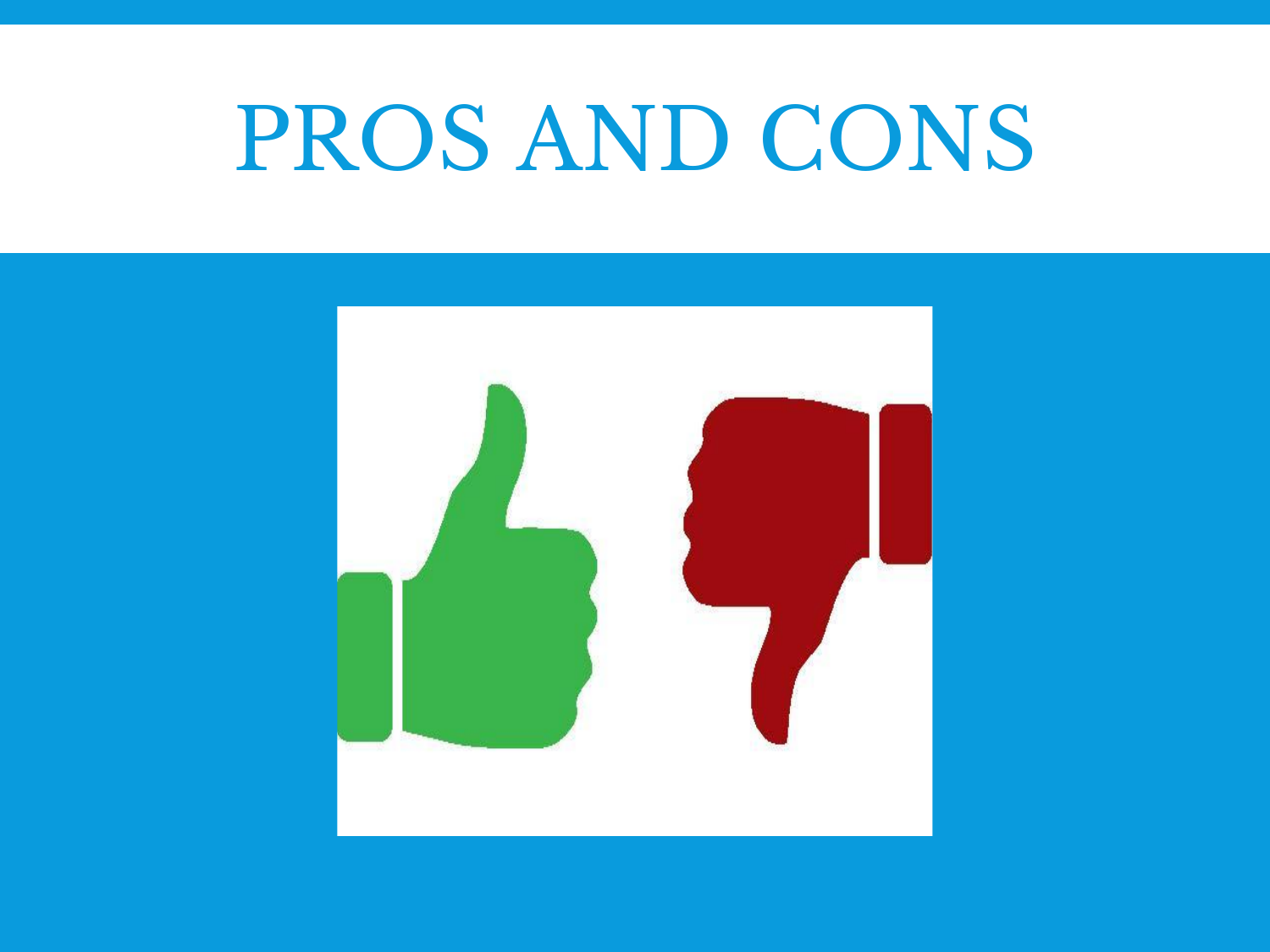

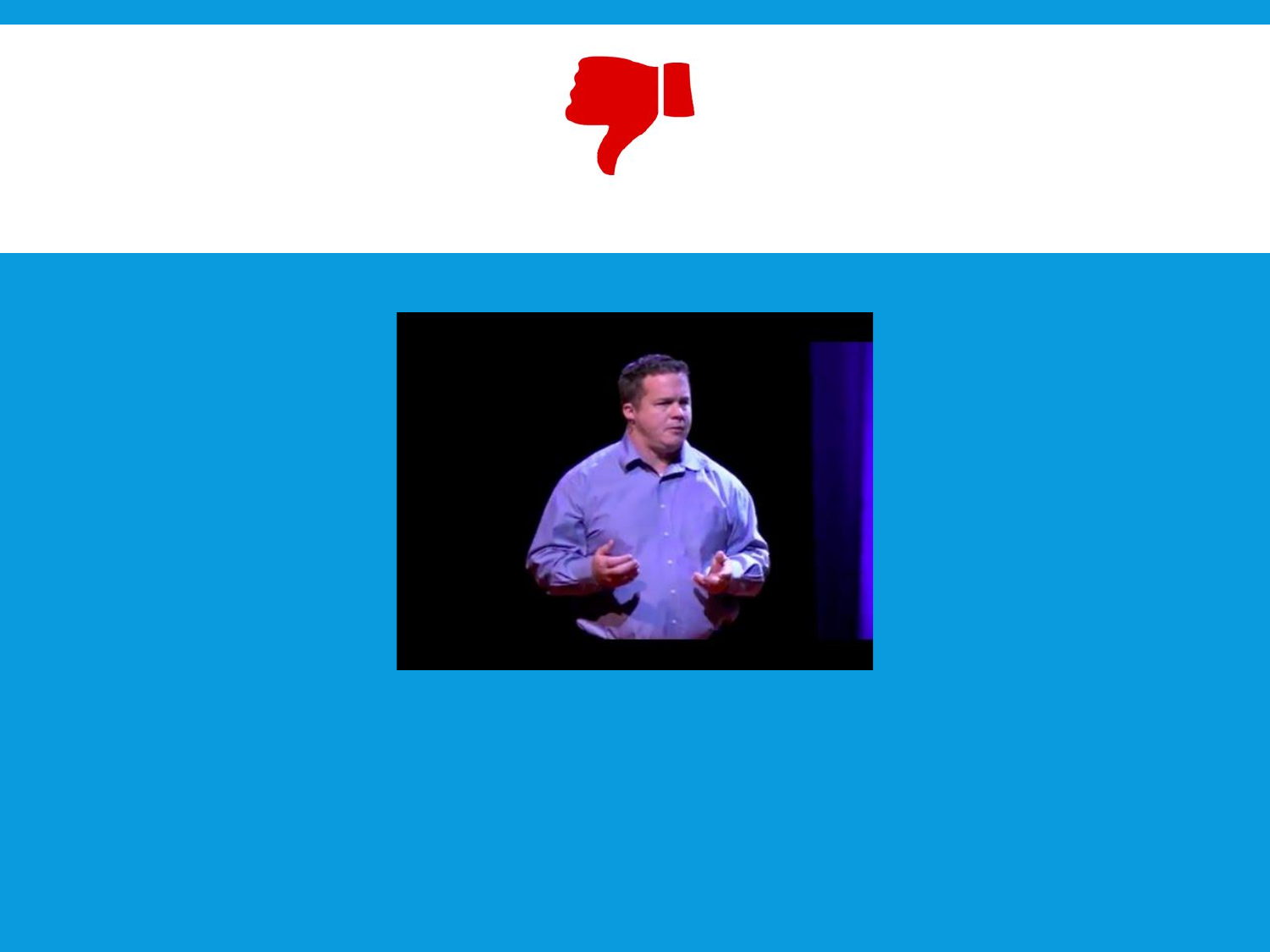

- Impulsive texts/emails/posts can have consequences and leave a permanent digital footprint
- Perseveration
- Limitations of social opportunities
- Exposure to inappropriate material
- Exposure to predators
- Cyberbullying
- Social anxiety/unreasonable expectations
- Extensive "secret rules" for social networking exist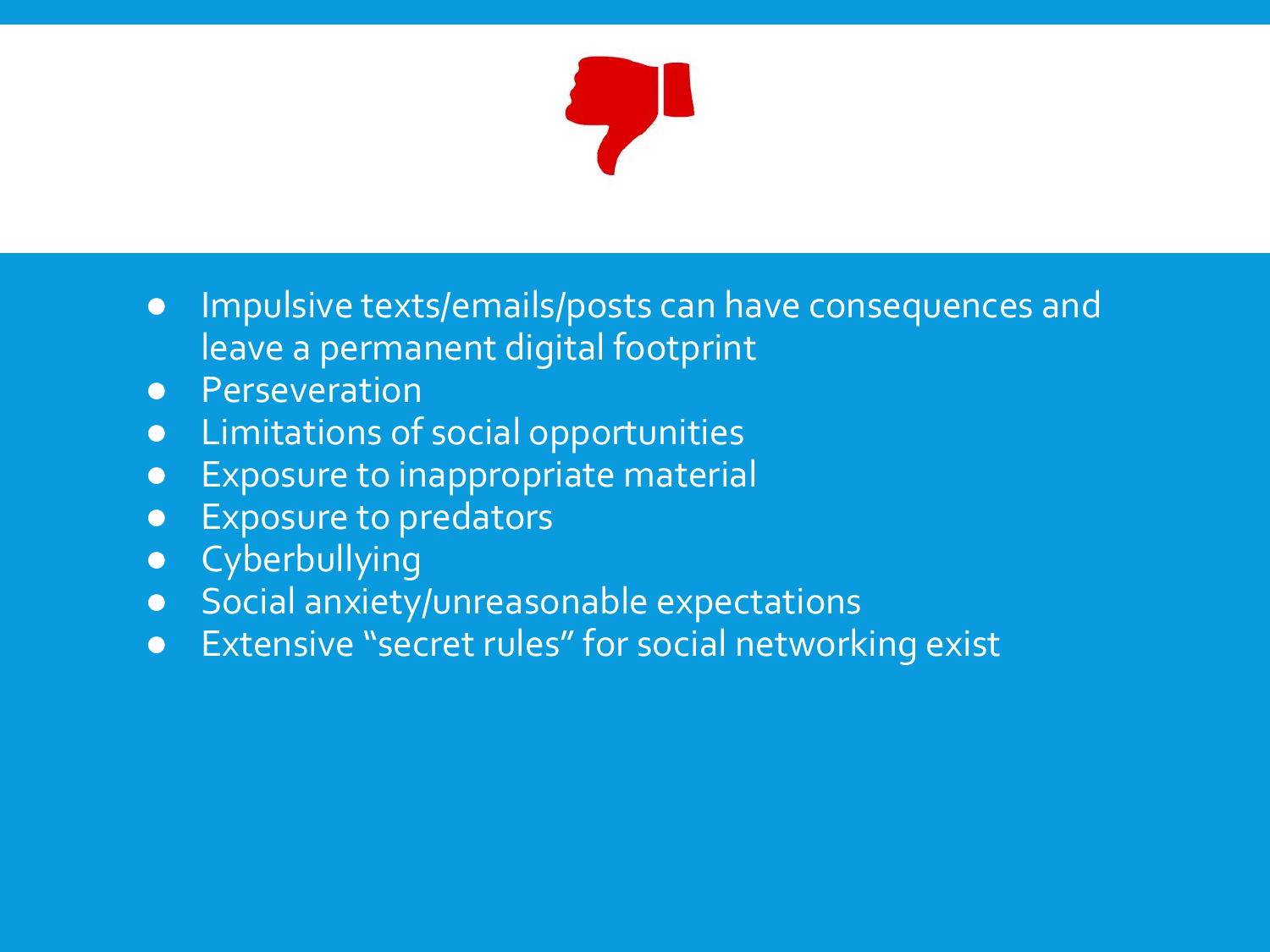

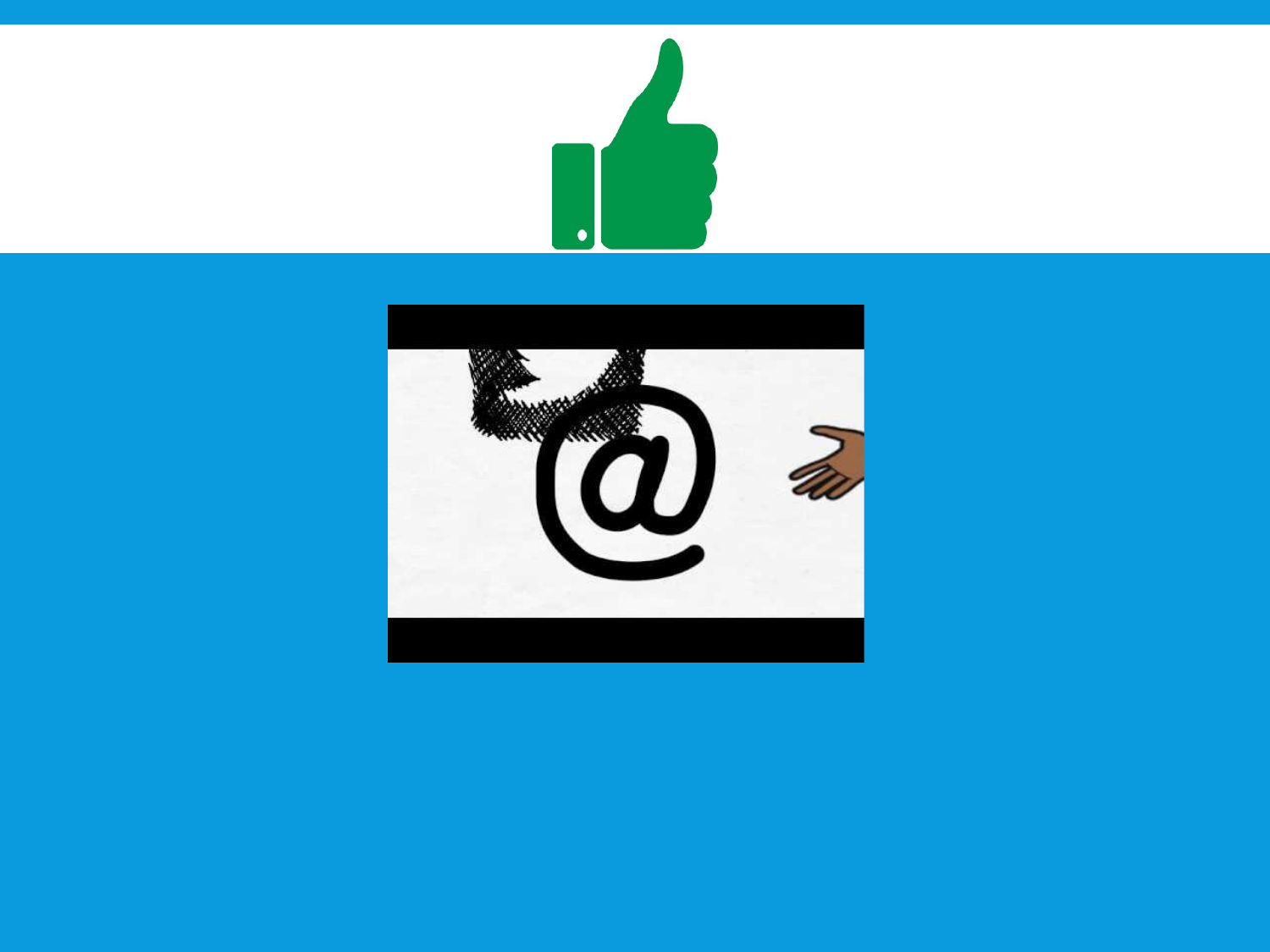

- **. Using social media can reduce feelings of isolation and** increase a sense of community
- **Interactions via social media can be easier than face-to-face** interactions
- **BASD individuals can find personally relevant resources and** information when involved in online communities
- **Access to support groups**
- **.** Connection to others with shared interests
- Opportunities to practice interactions to improve real-life communication skills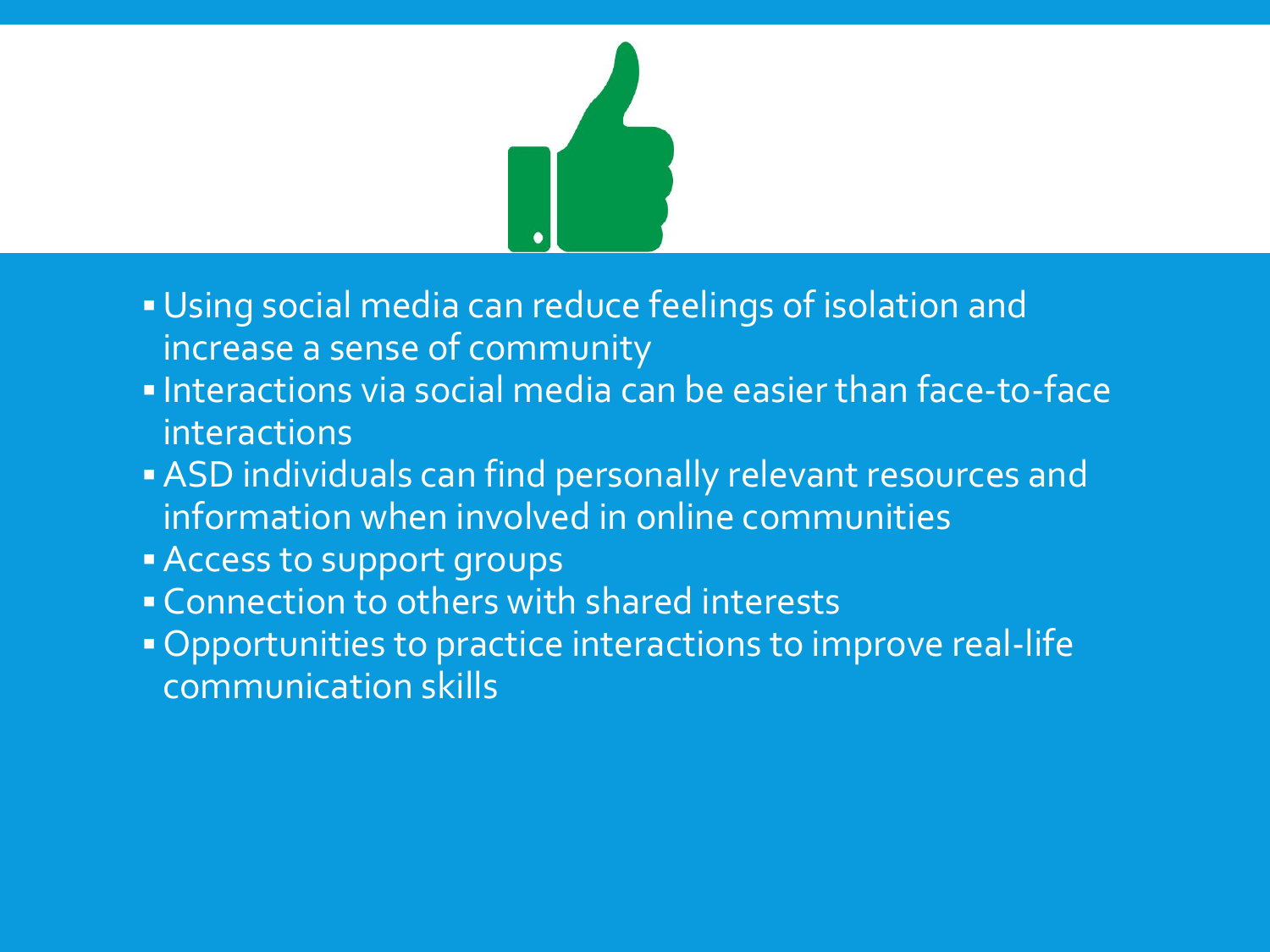#### What is online gaming?

- Can range from task/mission based activities to sports themed games
- **Traditional formats include XBox, PlayStation, Nintendo**
- **.** Online games are played on the internet via a computer console, mobile device, or application
- **.** Online gaming allows players to communicate with other gamers

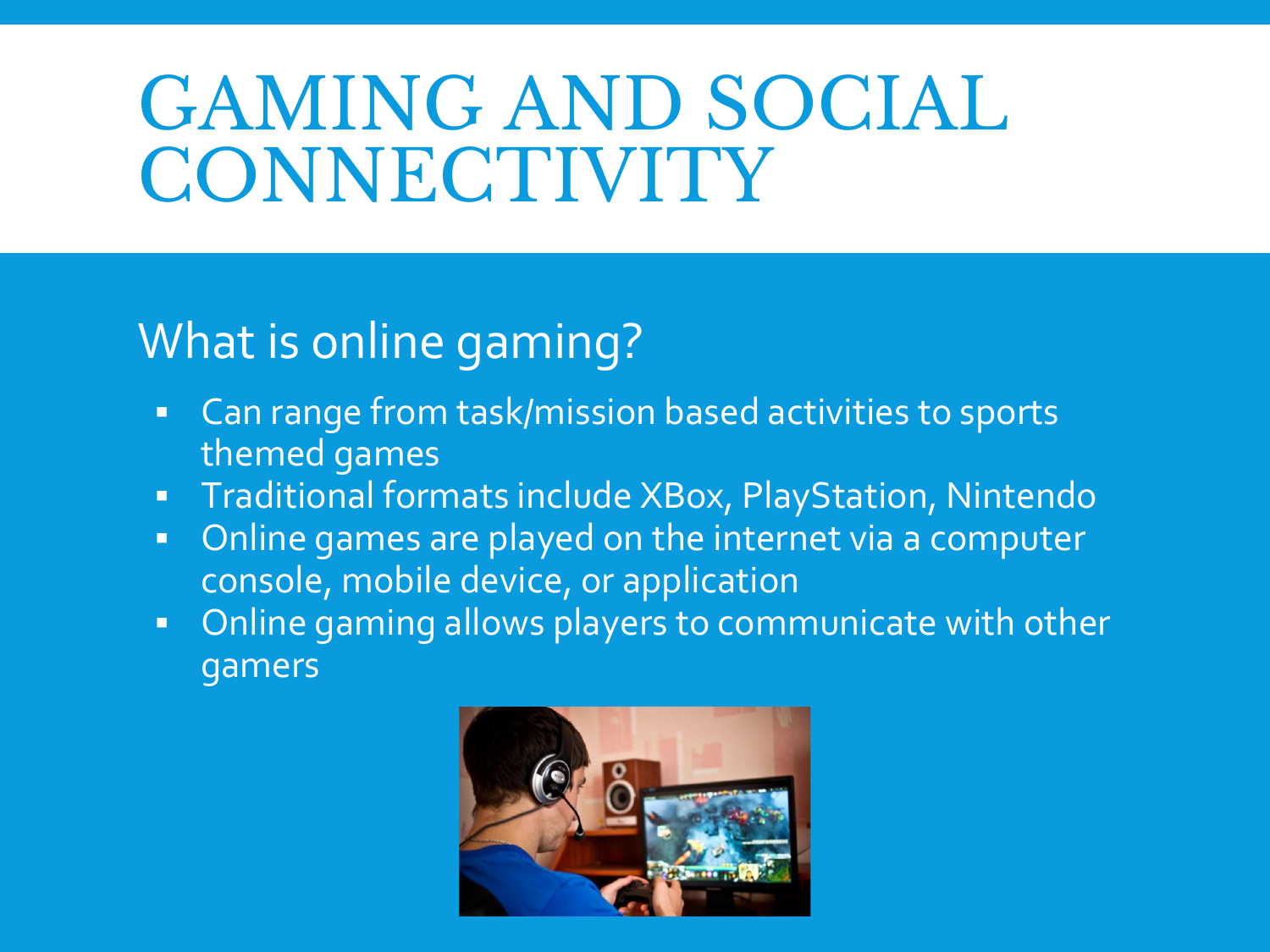#### What types of online games are there?

■ Web Games and Apps

Games that can be played on the internet through specific websites, or through apps that can be downloaded to mobile phones.

Includes games played via social media services (i.e., Facebook) which allow players to connect with friends

#### ▪ Console Games

Games that are played via entertainment consoles (i.e., XBox, Playstation, Nintendo)

Consoles are connected to TVs and games can be purchased in stores or downloaded online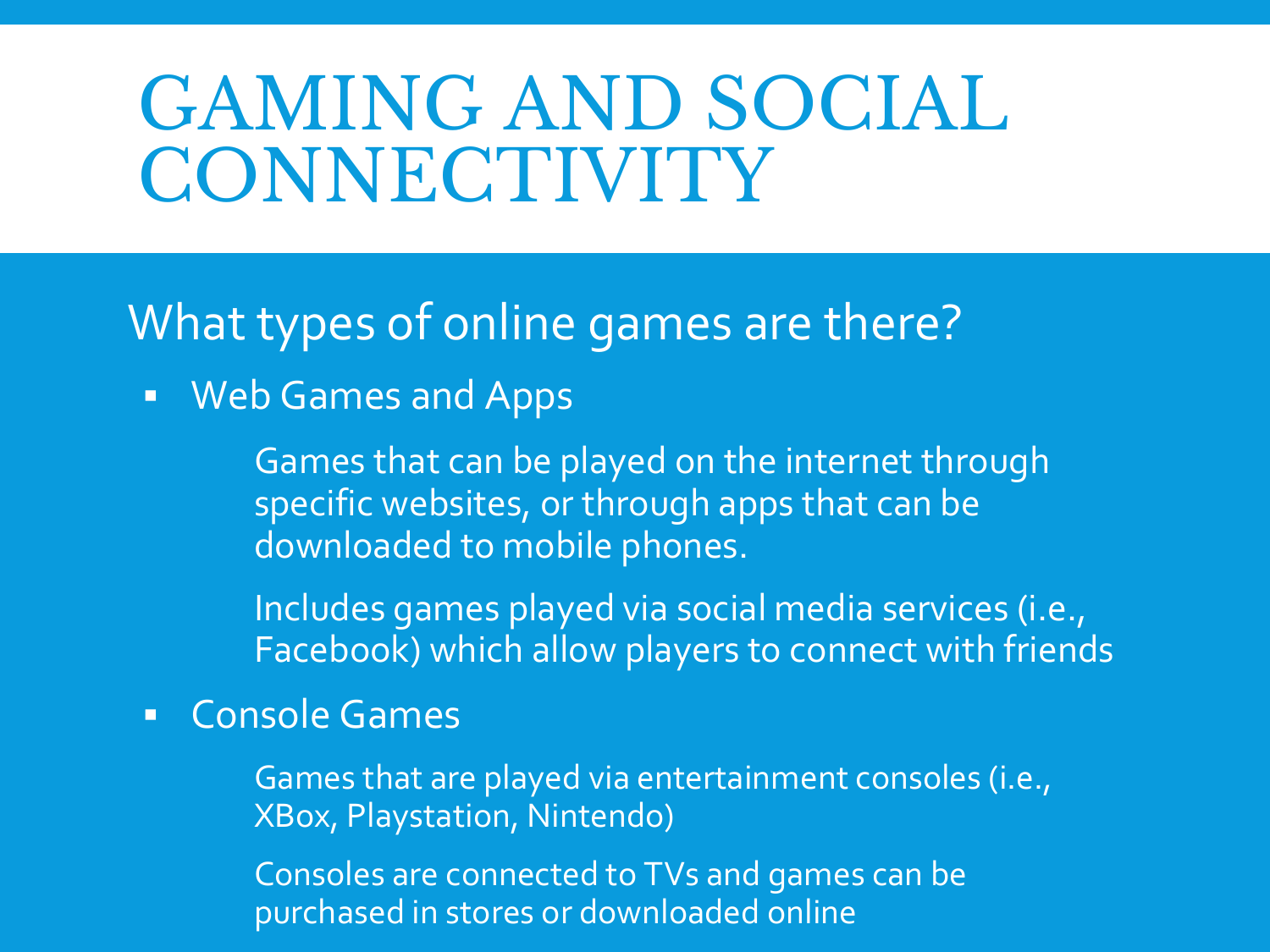- Mobile Games
	- Games that can be downloaded to your mobile phone
	- Many are free to play, initially (parents can de-activate in-game purchases)
- Handheld Games

Devices like IPADs or Nintendo DSIs also host online gaming



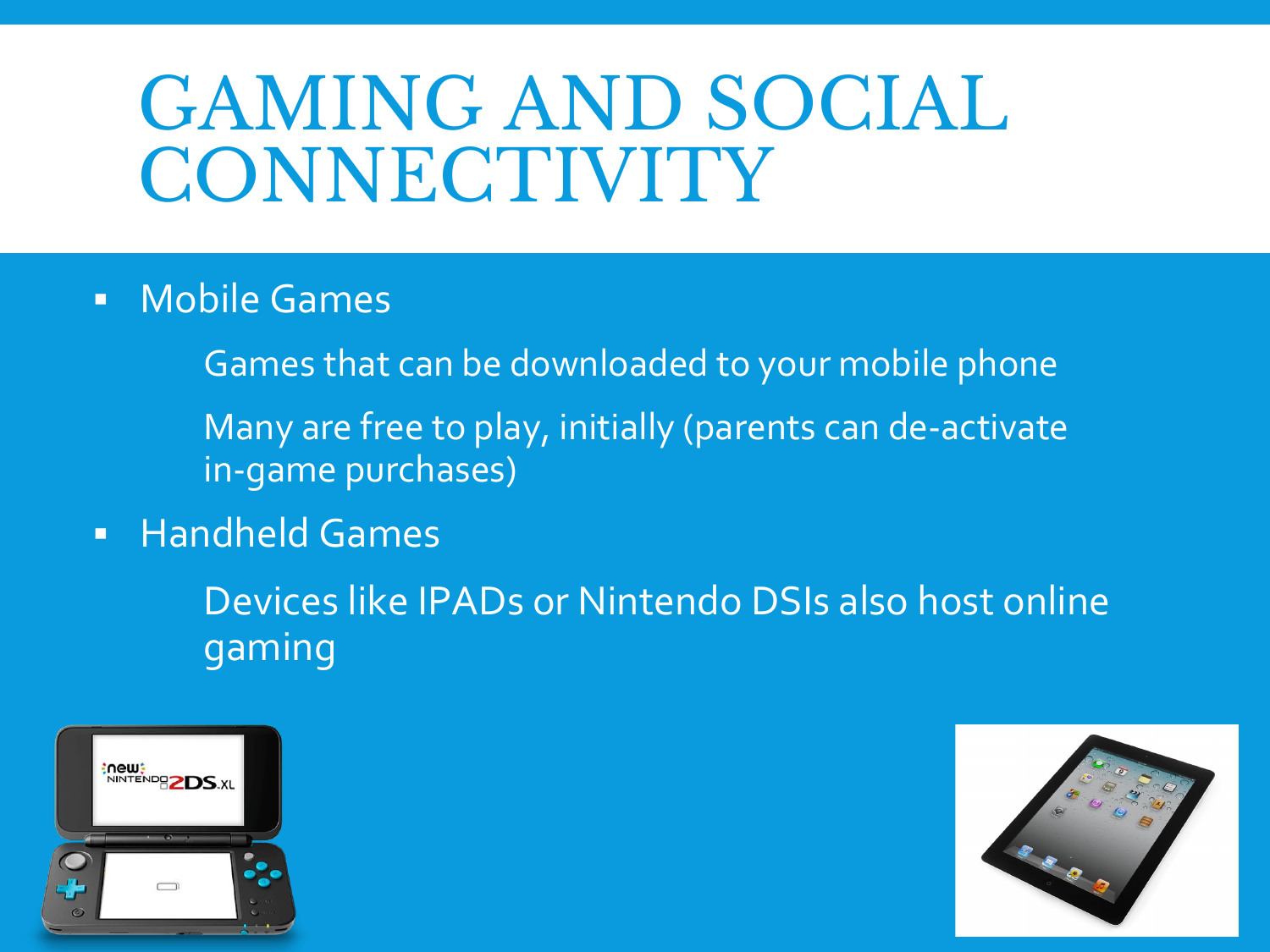#### Risks of Online Gaming

- **· Inappropriate Content** May contain violent or sexual images
- Pay to Play



Free to download but additional functions can be purchased Can be very easy to inadvertently run up bills

▪ Multi-Player Gaming

Multiplayer mode users can play other gamers from anywhere in the world

Some games allow users to send messages to each other via text or audio modes

Players can experience abuse/harassment from other gamers, particularly when emotions are high after a competitive game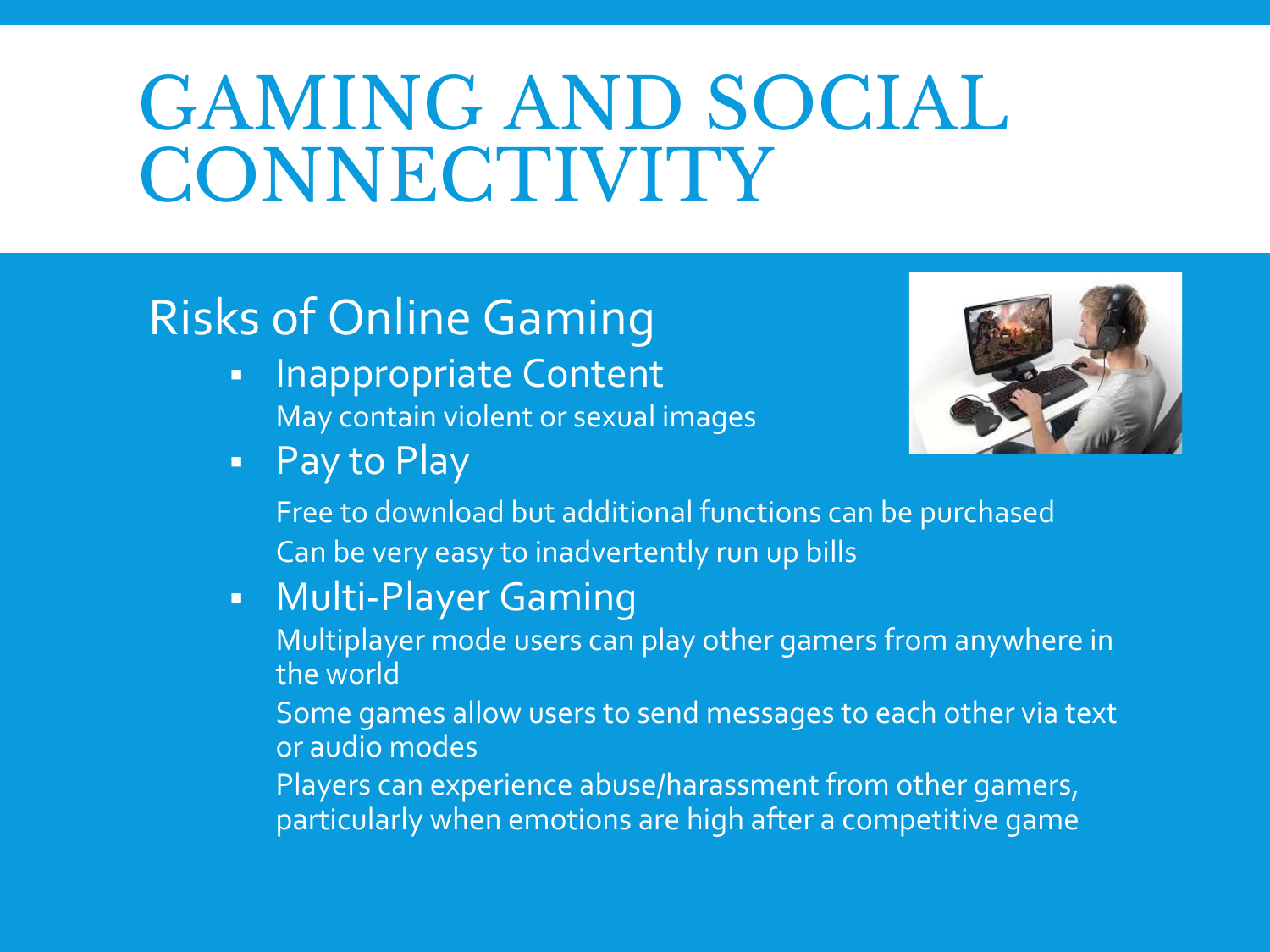#### Tips for Keeping Your Child Safe

- Check the age rating and consider your child's *developmental age level*
- **EXE** Advise your child not to share personal details online or in their profiles
- **Encourage your child to play fairly and treat other gamers** with respect
- Use family safety settings
	- **·** Information on parental controls for the most popular consoles can be found here:

**Blocked Conte** 

Xbox – [xbox.com/en-IE/parental-controls](http://www.xbox.com/en-IE/parental-controls) PlayStation – [support.us.playstation.com/app](https://support.us.playstation.com/app/answers/detail/a_id/5097/~/ps4-parental-controls) Nintendo – [nintendo.co.uk/Support/Parents/](http://www.nintendo.co.uk/Support/Parents/Safety/Keeping-your-child-safe/How-does-Nintendo-keep-your-child-safe--888083.html)

 $\overline{\phantom{a}}$  Cotting limits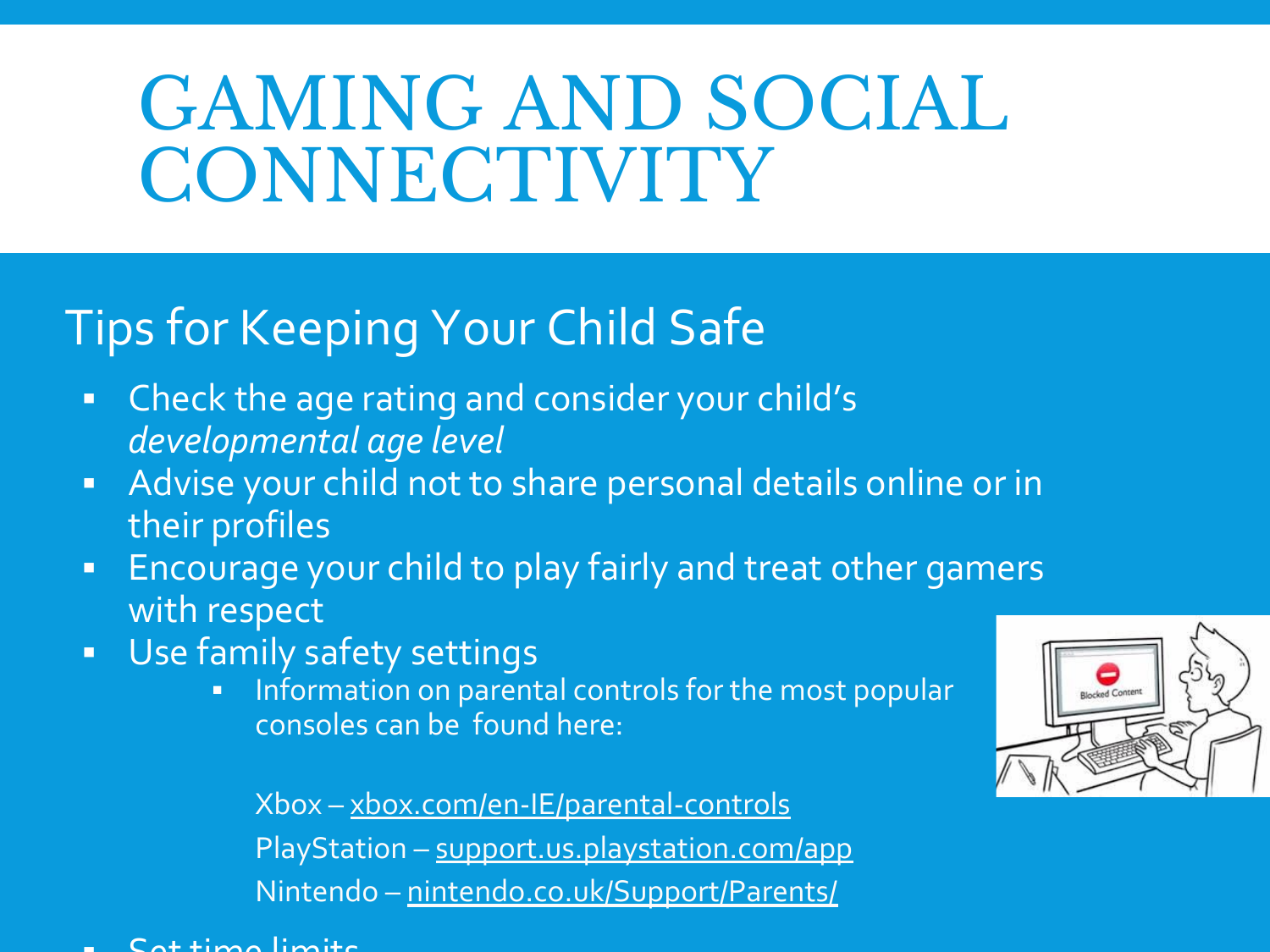Pan European Game Information (age ratings, game reviews, etc.) [https://pegi.info/page/parental-con](https://pegi.info/page/parental-control-tools) [trol-tools](https://pegi.info/page/parental-control-tools)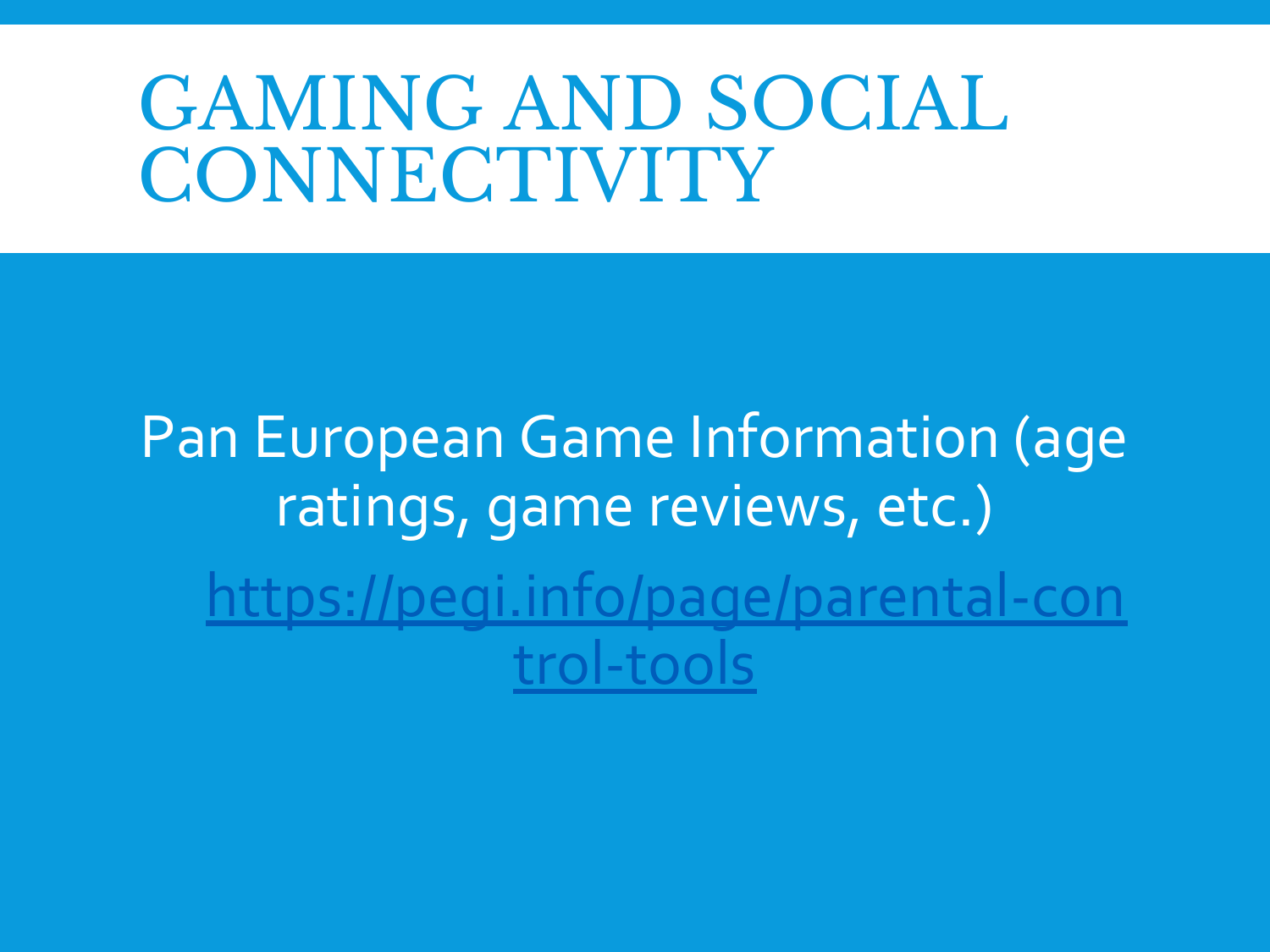#### HELPING YOUR CHILD TO USE TECHNOLOGY IN A SOCIAL WAY

A recent study published in the *Journal of Autism and Developmental Disorders* found that although individuals with ASD are often preoccupied with television, computers, and video gamers (screen based media), the majority (64.2%) spent most of their free time using non-social media (television, video games), while only 13.2% spent time on social media (email, internet chatting)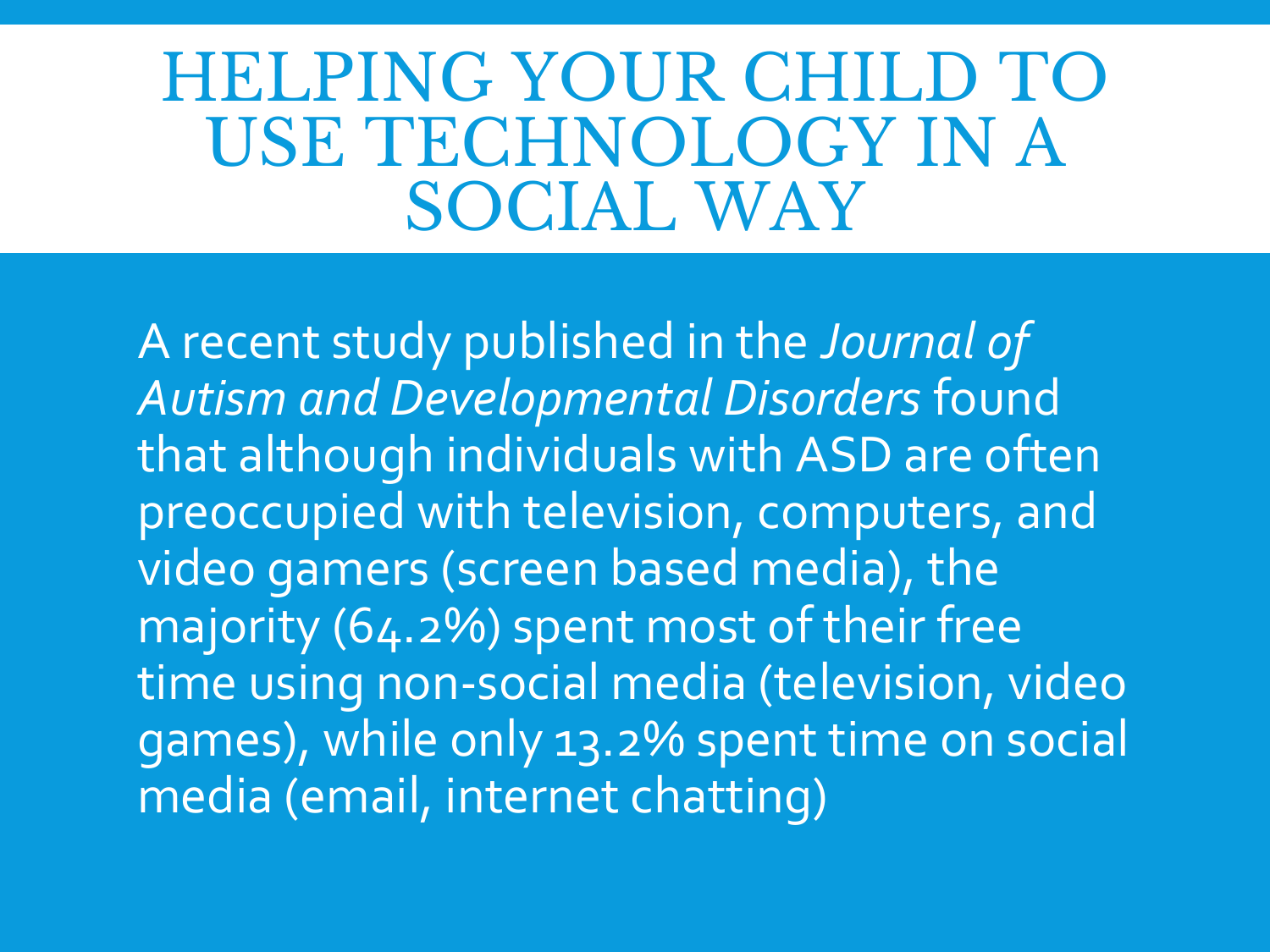### HELPING YOUR CHILD TO USE TECHNOLOGY IN A SOCIAL WAY

- 1. Choose the right time of day
- 2. Monitor your child's account and delete any hurtful comments you find
- 3. Monitor and filter friends and contacts, within reason
- 4. Allow your child to have privacy about their conditions and to choose what they want to share
- 5. Explore many social platforms until your child find the one (or 2, 3, …) that they like the best

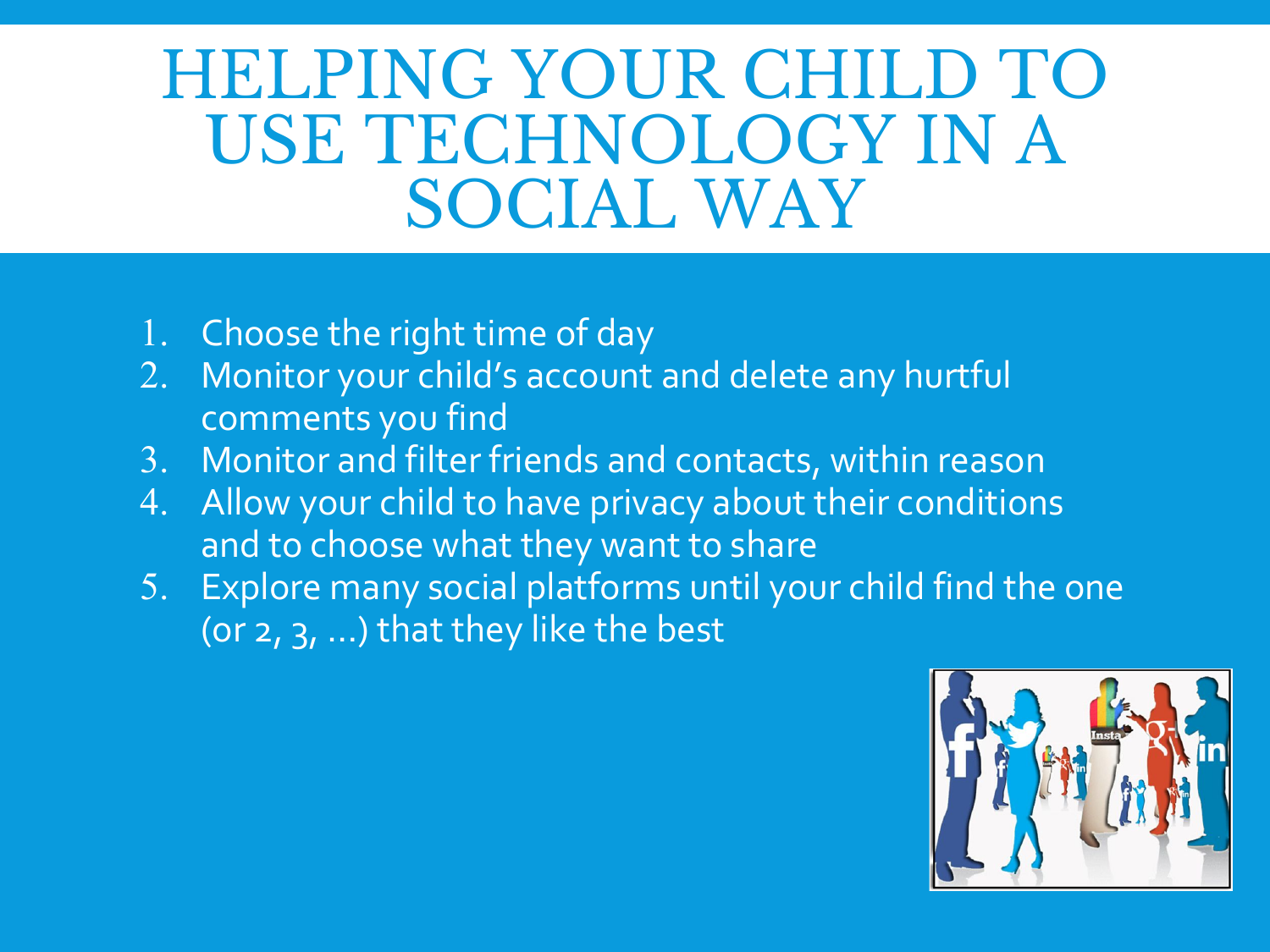Know what types of media your children have access to What apps are they downloading? What websites are they visiting? Check the history on devices Stay involved and informed!

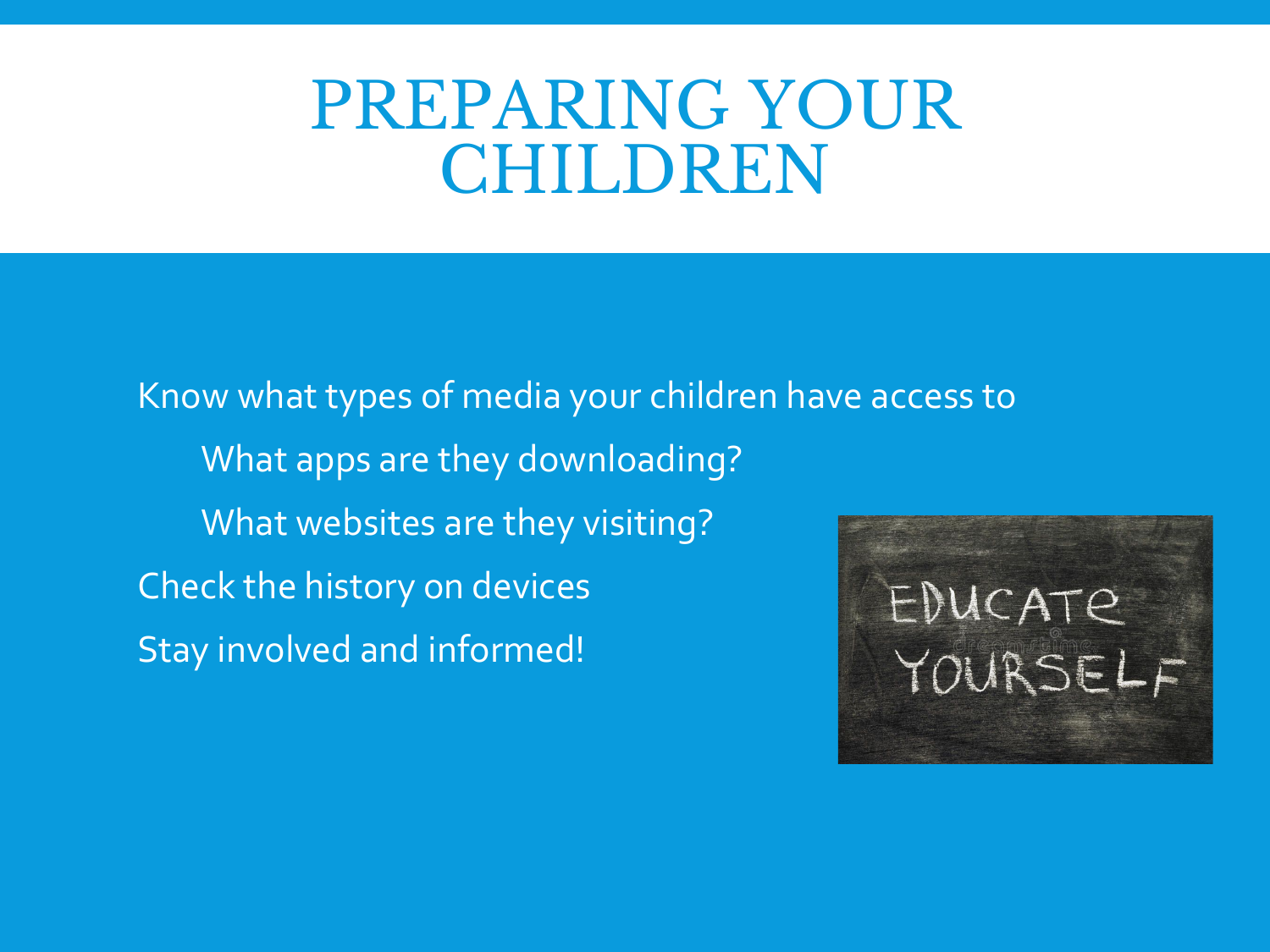

Talk often with your child about: The nature of posts online (they last forever!) Online manners What is appropriate and safe behavior Consequences of making bad choices online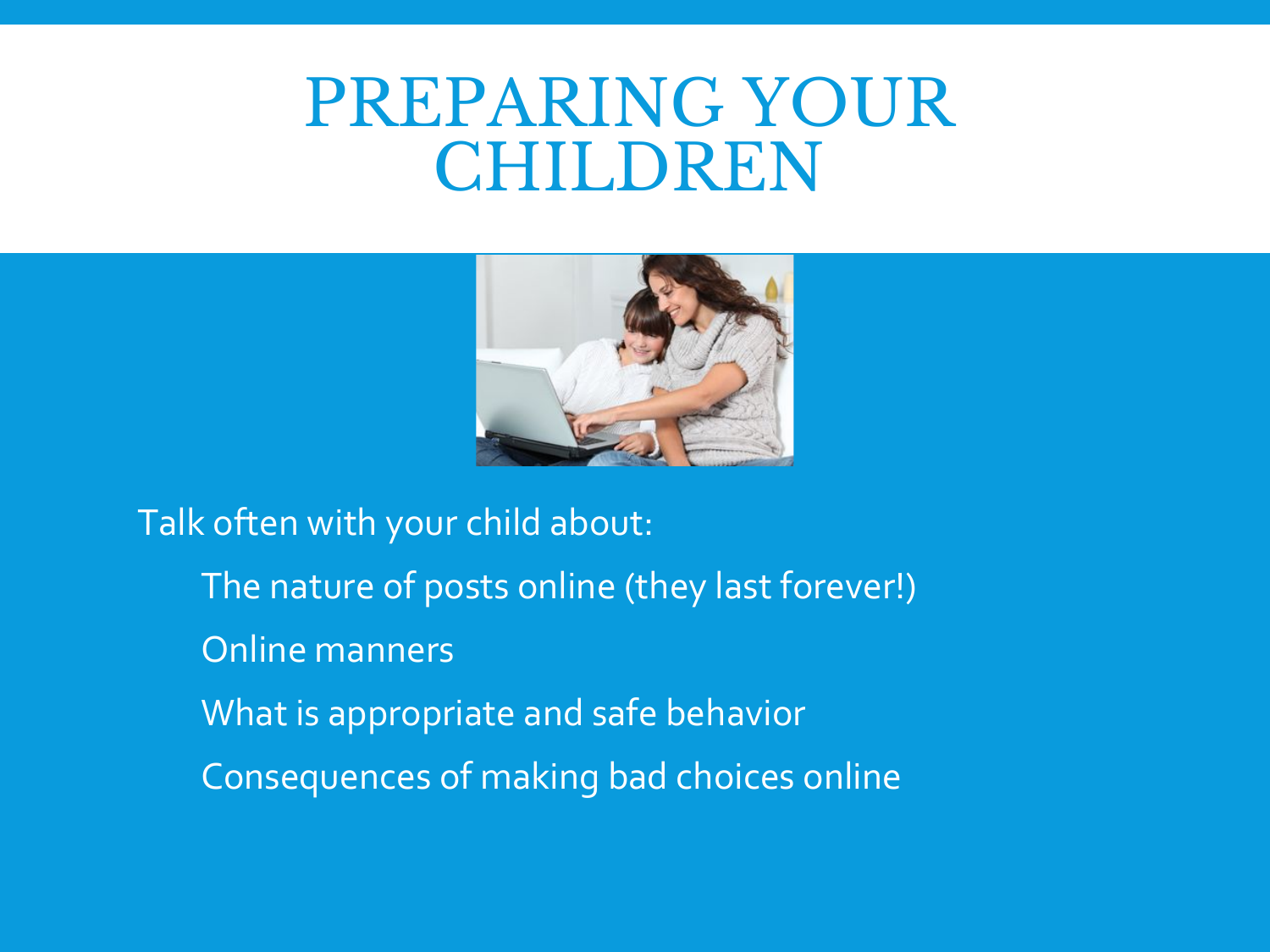#### Set and communicate clear expectations

Consider making a contract for use

Set limits - when and where can media be used and for how long

What privacy, if any, can they expect

What do you expect of them

Electronic free zones - only using devices in communal rooms

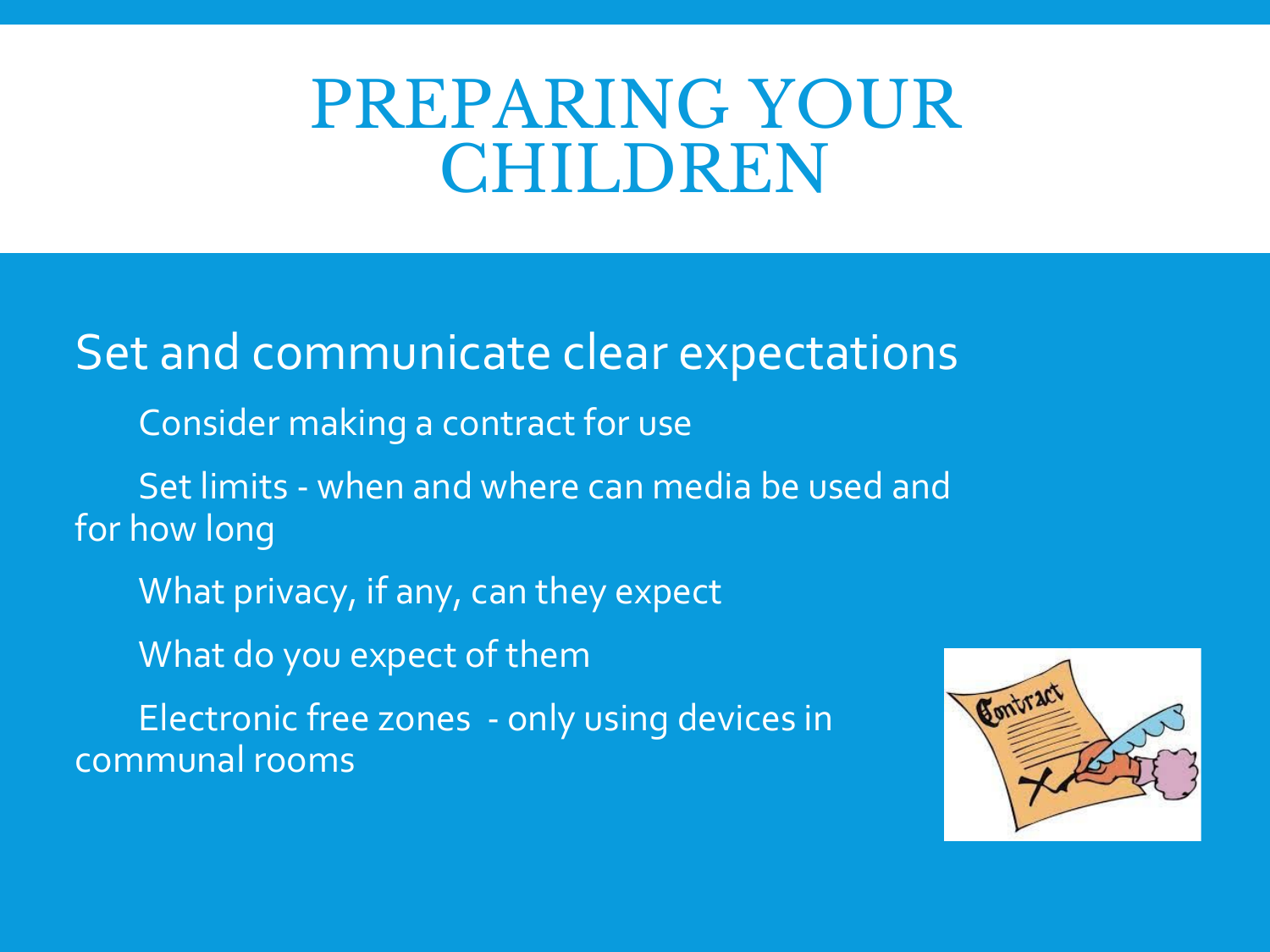### **PREPARING YOUR Wi-Fi went down for five** CHILDREN



#### Consider….

- Gadget free time, limited data plans, parental monitoring of devices
- Requiring opting out of notifications
- Requiring your child to share password with you
- Wi-Fi router to turn off access at your discretion
- Electronic free zones only using devices in communal rooms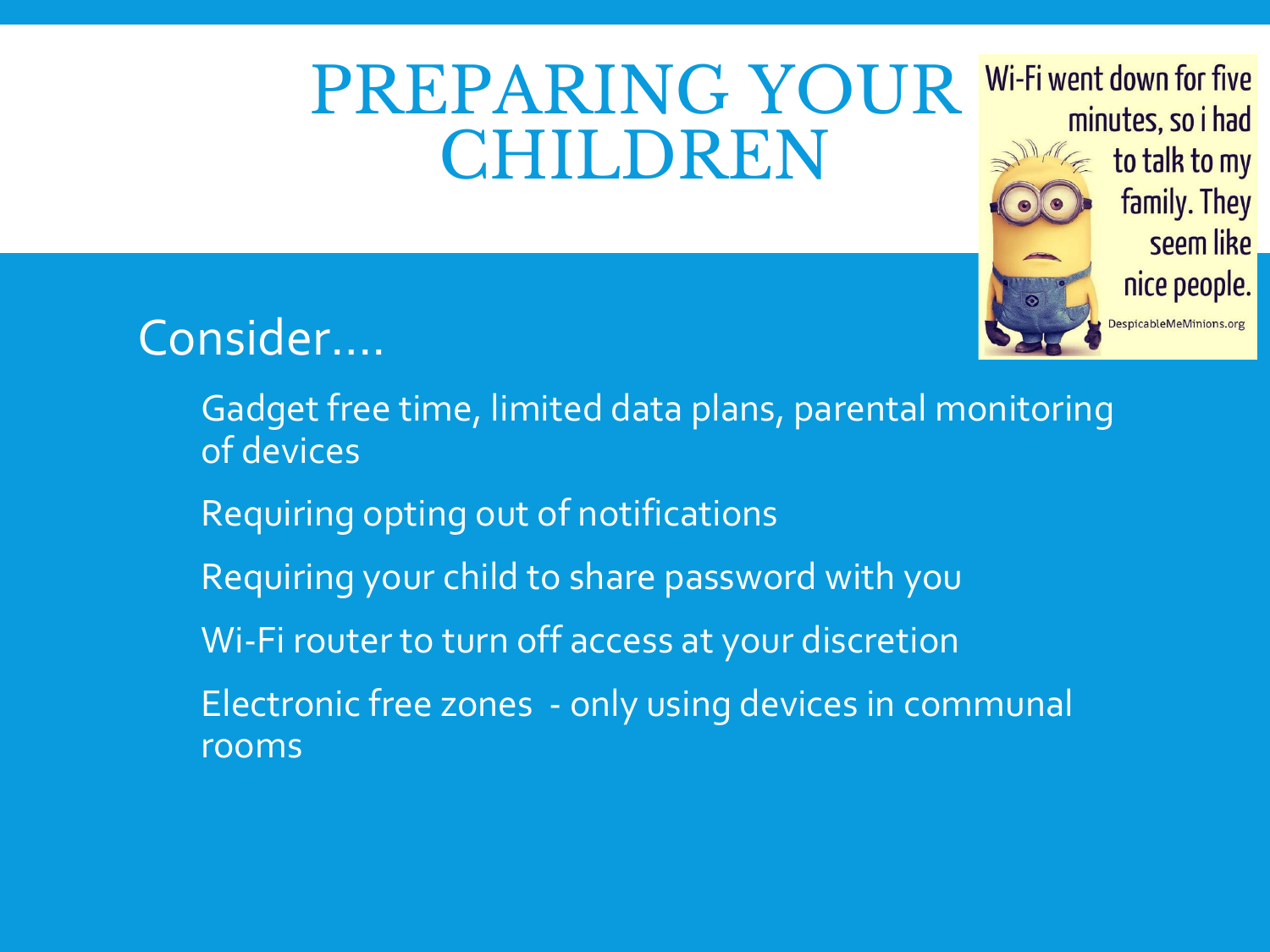